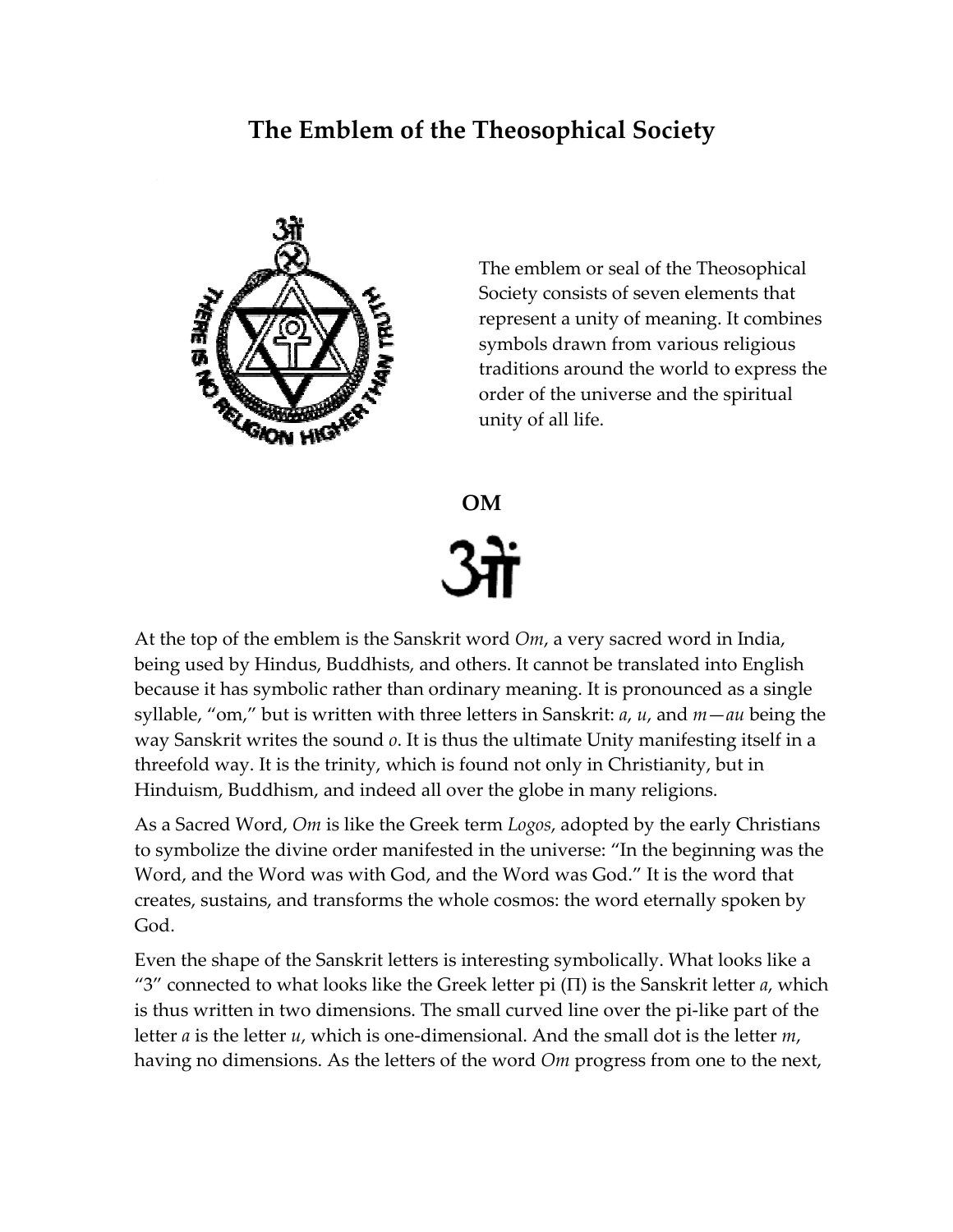they become smaller in dimensions, finally ending with the primal point, the singularity from which the whole universe expands at the time of the Big Bang.

The *Om* is at the top of the seal because it symbolizes the Absolute expressing itself as the three-in-one divine intelligence or Logos from which the universe emanates and to which, at the end of time, it returns. The great Hindu devotional work, the Bhagavad Gita, says that the word *Om* should begin everything, because it symbolizes the divine origin of all things.

# **The Whirling Cross**



Below the word *Om* is a whirling cross within a circle. It is a very ancient symbol, found all over the world—in India, among American Indians, and in many other cultures around the globe. In Sanskrit it is called a *swastika*, meaning "good." It comes from the word *swasti* "welfare," in turn from *su* "well" and *asti* "it is." In popular use in India, it is thought to be a sign of good luck. In medieval Europe it was used by Christians and called a *gammadion* (because it is made of four Greek gamma letters) or in England a *fylfot* because it was used as a design to fill (*fyl*) the foot (*fot*) of stained glass windows.

The Nazis adopted this ancient holy symbol (which they called *Hakenkreuz* or "bent cross") and perverted its meaning, much as the Ku Klux Klan in the United States adopted the cross and perverted its meaning as a sign of hate and intimidation. But the swastika is still used as a holy symbol all over the world, for example by the Jains of India, whose religion is devoted to harmlessness.

All crosses symbolize some aspect of manifestation. The swastika is a whirling cross, its clockwise (righthanded, sunwise, or deasil) motion suggesting the dynamic forces of creation. So the swastika represents the great process of becoming, which produces the world in which we live. It symbolizes what astrophysicists call the expansion of the universe. When the swastika is represented as turning in the opposite direction (that of the Nazi *Hakenkreuz*), it symbolizes the forces of contraction or destruction that bring about the end of a world when it has completed its evolution. The reverse turning swastika is not evil, but merely a symbol of the winding up of creative energies and of the process of coming to an end.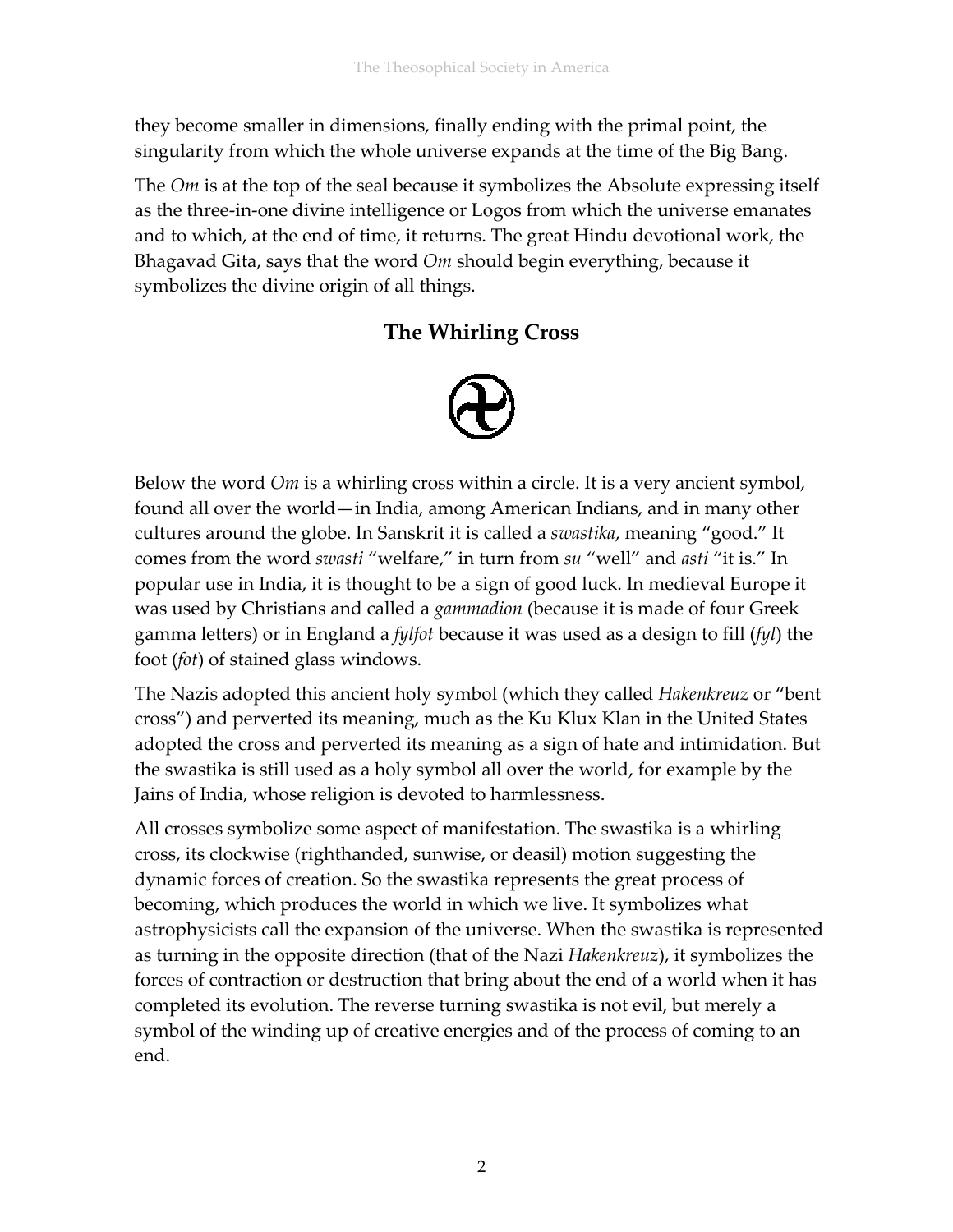The circle that encloses the swastika is what is called the "ring-pass-not," that is, the boundary around our universe and within which the creative forces constantly swirl and evolve life. The center of the whirling swastika, however, is still. When we are there, we are, as T. S. Eliot said in *Burnt Norton*, "at the still point of the turning world." It is the point of calmness and peace in the midst of the constantly changing world all around us.

The encircled swastika, symbolizing the world in its dynamic aspect of becoming, is just below the *Om* symbol, which represents the eternal and absolute from which the world emanates. Their arrangement in the seal is therefore meaningful. This changing world depends on or hangs from the unchanging absolute. Moreover, the rest of the seal, which represents particular aspects of this evolving world, expands from the encircled swastika. The rest of the seal gives us, as it were, a closer look at the process symbolized by the whirling cross, the process going on within it.

### **The Ouroboros**



Immediately connected with the whirling cross is a serpent swallowing its own tail. This symbol was called by the ancient Greek Gnostics and alchemists *ouroboros*. The circle it forms is a restatement of the circle around the swastika, representing the boundary of the universe, and the fact that it passes through the encircled swastika suggests that the serpent and everything it encircles are part of the creative energy of the whirling cross.

The serpent swallowing its tail also represents the cycles of nature, the bounded eternity of the world, and the infinite order of life. One of the ideas it suggests is that which T. S. Eliot expressed in his poem *East Coker*: "In my beginning is my end," that is, law and orderliness are to be found everywhere in the universe and in human life, so the end of everything is implicit in its beginning.

In the West, the serpent or the dragon is sometimes interpreted as a symbol of evil or temptation, but in the East, it is generally a symbol of wisdom, longevity, and happiness. In China, the dragon or winged serpent is a very favorable figure. In the Hindu tradition, the nagas or serpents are guardians of the good, and holy men are called "nagas." Even in the West, the serpent is associated with wisdom; Christ advised his followers to be "wise as serpents, and harmless as doves."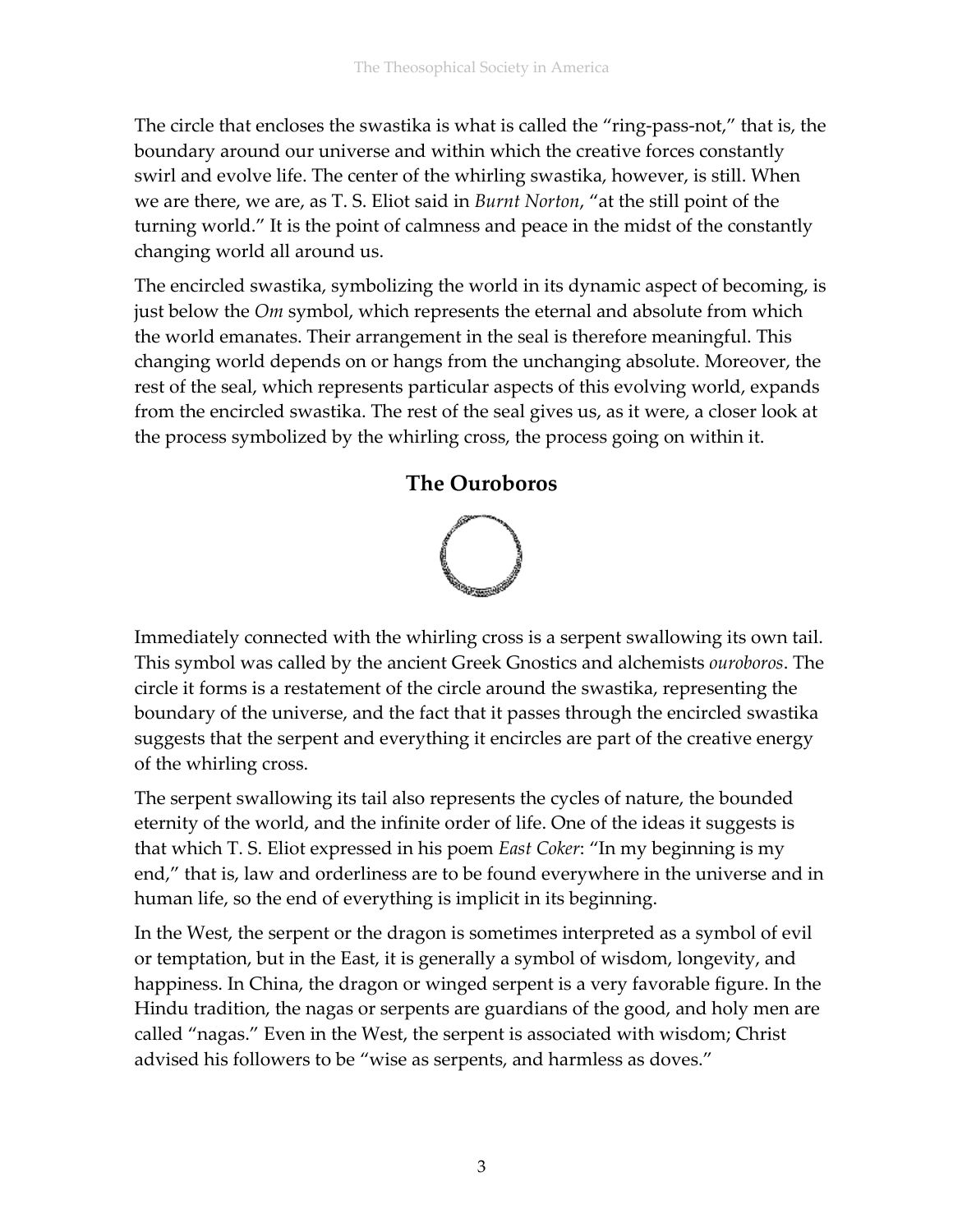The serpent is also a symbol of healing, that is, of wholeness. Moses cured the sick among the Children of Israel in the desert by having them gaze upon a fiery serpent set upon a pole. Christian Church fathers interpreted that serpent as a type or anticipatory symbol of Christ on the cross. And one or two serpents intertwining a staff are even today a symbol of the healing professions. The fact that the serpent sheds its skin each year makes it an emblem of the cyclical process of the world and of the renewal of life, that is, of resurrection. And so in that way again the serpent is an analog of Christ and of the transformative process we will all pass through.

### **The Two Triangles**



The area inside the serpent's circle represents the whole universe and everything in it. In colored versions of the seal, it is usually blue, passing from a light sky or baby blue at the top to a dark, almost navy blue at the bottom. That blue represents the cosmic sky, not just the physical sky we see, but the whole range of material substance in the universe, from rarefied, subtle matter at the "top" of the universe to gross, dense matter at the "bottom." This colored background is not really a part of the seal, but it lends its own meaning to the whole symbol, as do the various other colors used in some versions of the seal.

Upon that background of the universe are two interlaced triangles, another worldwide symbol. The hexagram or six-pointed star that they form is universal and has many meanings. It is found in Judaism as the Seal of Solomon or the Shield of David (*magen david*), but the symbol is also found in India, among the Gnostics and alchemists, and elsewhere around the world.

The upward-pointing triangle, which is light in color, symbolizes spirit or consciousness. The downward-pointing triangle, which is dark in color, symbolizes matter or substance. The fact that the two triangles are interlaced is a statement of the interdependence of spirit and matter. It is a basic Theosophical concept that every particle of matter has consciousness in it and that every spark of consciousness functions through a material form. Matter and spirit are mutually dependent. Neither can exist without the other.

The idea that matter and spirit are the two sides of one coin is reflected also in traditional Christian theology. It holds that at the end of time there will be a "general resurrection," when all dead bodies will be brought to life and united with the souls from which they were separated at the moment of death. So in eternity,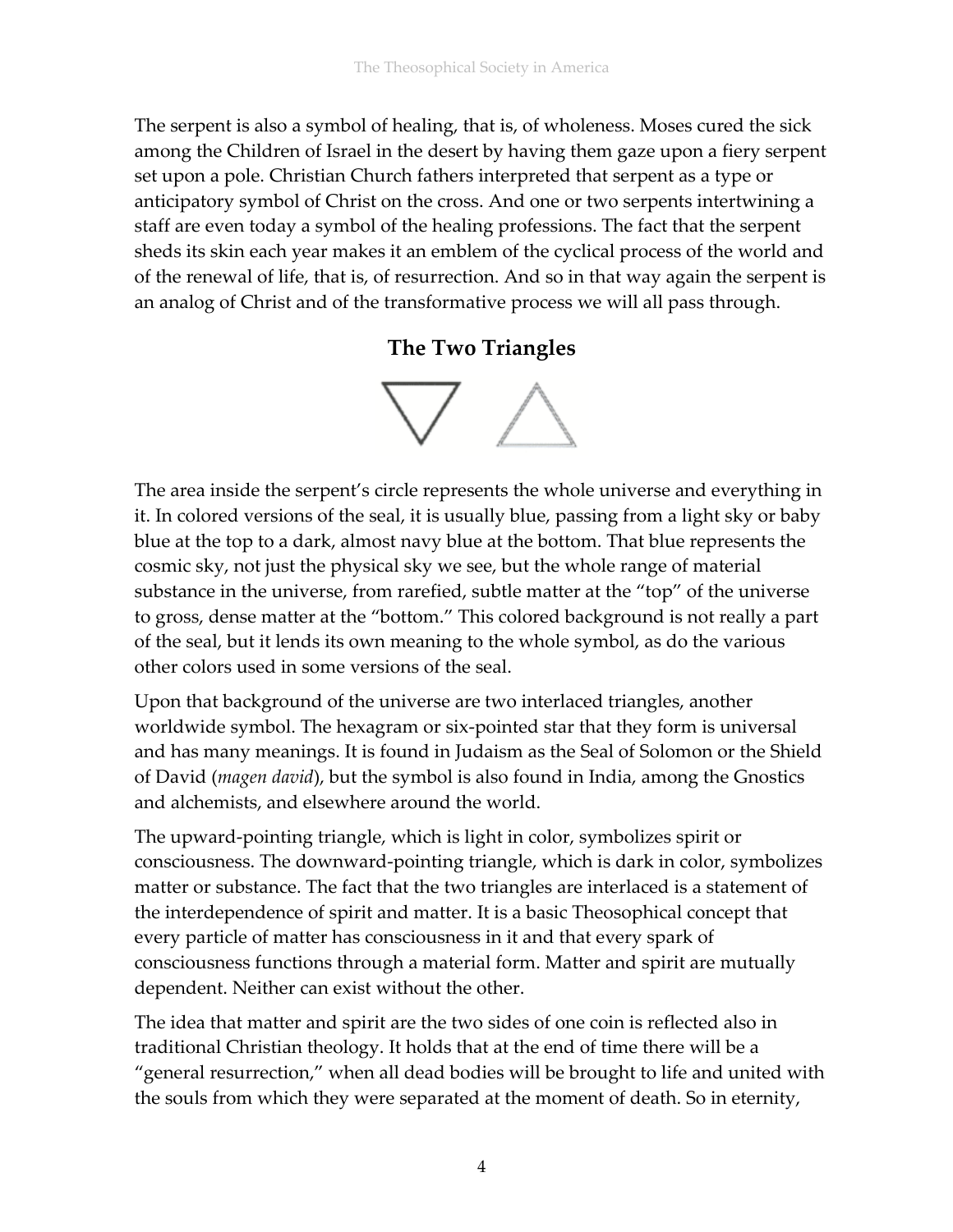Christian theology says, our souls and bodies will again be conjoined, just as they now are. The inner meaning of the Christian doctrine of the last, general resurrection is the same as the Theosophical teaching of the mutual coexistence of matter and spirit. Reality is a whole, a unity expressing itself as both spirit and matter while remaining essentially One. That fact is expressed by the interlaced triangles, which, although two, form an interrelated whole just as spirit and matter or consciousness and substance do.

It is significant that triangles rather than some other geometrical shape are used to symbolize spirit and matter. Spirit and matter are both threefold in their natures. Spirit or consciousness has three aspects: the reality of being, awareness of others, and joyful activity. In Hinduism those are called *sat* (being), *chit* (awareness), and *ananda* (bliss), three terms often run together as *sat-chit-ananda* to symbolize the unity of these three aspects. In Platonic philosophy they are called the Good, the Beautiful, and the True. In Freemasonry they are called Wisdom, Strength, and Beauty. In Christianity they correspond to the three divine Persons: Father, Son, and Holy Ghost, and to the three supernatural virtues: faith, hope, and love.

Matter likewise has three aspects: stability, activity, and regularity. In Hinduism they are spoken of as three "strands" (*gunas*) out of which matter is woven: *tamas* or inertia, *rajas* or activity, and *sattva* or harmony. They correspond to the three alchemical elements of salt, mercury, and sulfur, and are represented by the three colors black, red, and white (or dark, bright, and light), which are the basic colors found all over the world.

So it is not accidental that triangles are used to represent both spirit and matter. The three sides and three points of the two triangles total twelve, the number of the signs of the Zodiac, the Tribes of Israel, the apostles of Christ, the labors of Hercules, and a lot of other mythological and symbolic dozens. They all refer to the experiences we go through in this world.



At the center of the six-pointed star of spirit and matter is the Egyptian cross or *ankh*, symbolic of life. The six points of the triangles and the ankh at the center represent the seven principles of the universe. Or, if we think of the hexagram as having twelve sides or twelve points (six outward and six inward), the center is the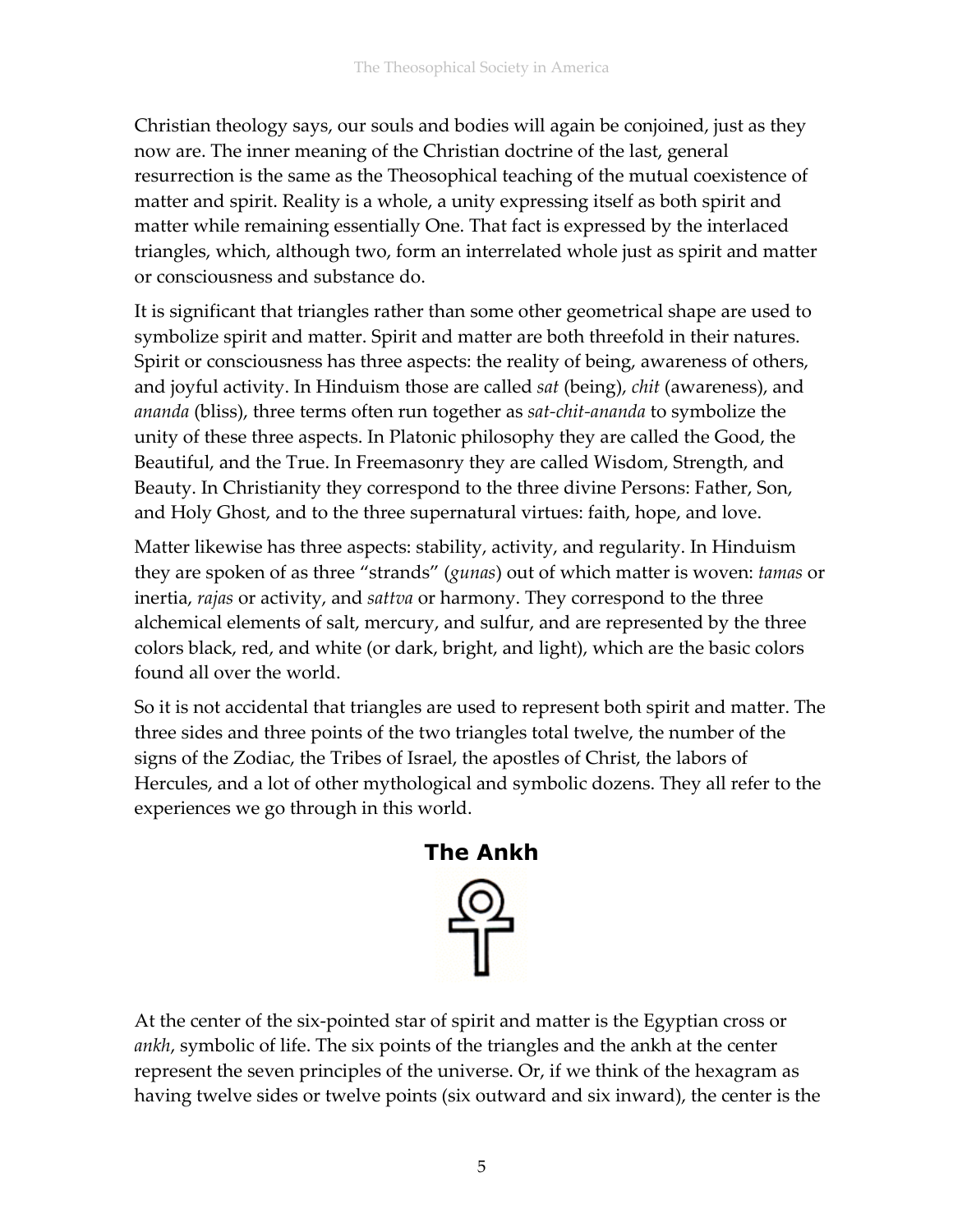thirteenth element, corresponding to Christ among the apostles, Hercules in his labors, and so on. The ankh also represents the idea that life results from the interaction of spirit or consciousness (the upward triangle) and matter or substance (the downward triangle).

The ankh is also called an "ansate" cross, that is, a cross "with a handle." Human or divine figures in Egyptian art are often depicted as carrying the ankh by its loop or "handle." When we are functioning in a fully human mode, with spirit and matter balanced, we have, as it were, a "handle" on life.

Since the ankh consists of a tau (or T) cross topped by a circle, it combines the meanings of the T-square and the circle. The T-square is an instrument used by draftsmen and architects to draw parallel lines (symbolically, to recognize parallelisms and analogies) and as a support for triangles in drawing angles (symbolically, for serving as the basis for all the triplicities of spirit and matter). Like all square forms, it also represents matter. The circle represents spirit. The Tsquare and circle combined are thus another representation of spirit and matter interacting and producing life by their interaction.

Thus the ankh repeats on a lower register the symbolism already expressed by the interlaced triangles, the serpent, and the encircled swastika. All of those elements speak of the mutual connections between spirit and matter as expressions of the divine source, symbolized by the crowning *Om*. The repetition, with variation in details, of the same symbolic meanings by these different elements is a statement of the correspondences that exist throughout the universe. The world finally is one and whole, it is coherent, and it is meaningful in all its parts. That is what the seal is also saying in its entirety.

### **THE MOTTO**

Around the bottom of the serpent is a motto: "There is no religion higher than truth." It is an English translation of a Sanskrit motto, one word of which has special meanings that shed light on the whole motto. The original Sanskrit is *Satyan nasti paro dharmah*, which might also be translated as "Nothing is greater than truth." The first three words can be literally translated thus: *satyan* "than truth," *nasti* "is not," *paro* "further, greater, higher." *Dharmah* is difficult to translate because it means so many things. Its root meaning is "what is established or firm." And from that basic root sense radiate such other meanings as "law," "customs," "duty," "morality," "justice," "religion," "teachings or doctrine," "good works," and "essential nature."

The motto is not specifically about what we think of as religion. Instead it is saying that none of our commitments or social conventions or ideas can measure up to the